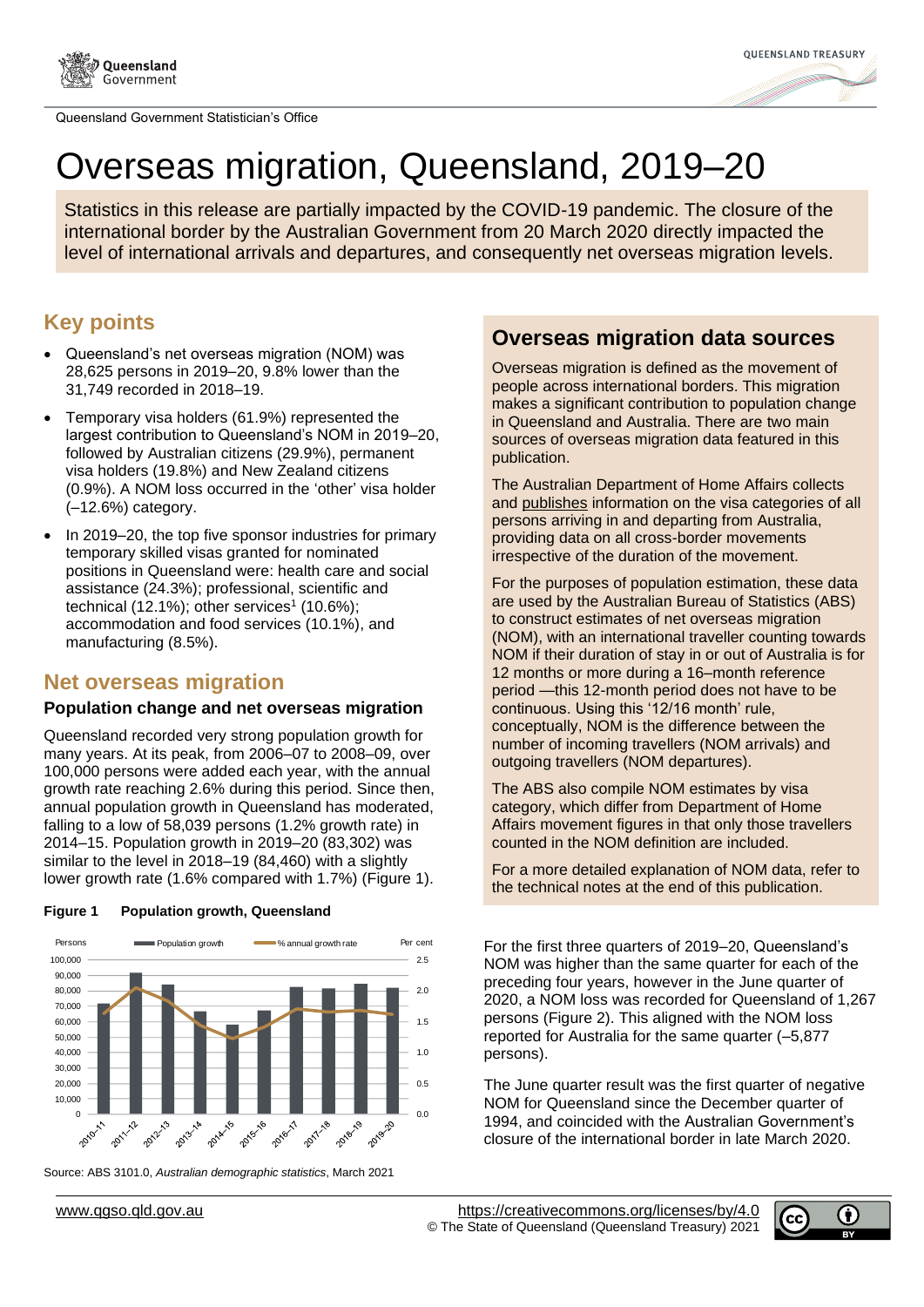



<span id="page-1-0"></span>**Figure 2 NOM by year and quarter, Queensland**

Source: ABS 3101.0, *National, state and territory population,* March 2021

While both arrivals and departures in 2019–20 were lower overall than in the previous year [\(Figure 3\)](#page-1-1), the 9.8% decrease in NOM can be attributed to the June quarter. There were 2,755 NOM arrivals and 4,022 NOM departures in the June 2020 quarter, down 87.3% and 75.0% respectively from the June 2019 quarter.

<span id="page-1-1"></span>**Figure 3 NOM arrivals and departures, Queensland**



Source: ABS 3101.0, *National, state and territory population,* March 2021

Queensland accounted for 14.7% of Australia's total NOM gain in 2019–20, behind New South Wales (30.0%) and Victoria (31.6%). Queensland's share of Australia's total NOM increased in 2019–20 compared with 2018–19, up 1.6 percentage points.

## **Net overseas migration age and sex profile**

Overseas migrants aged in their twenties comprised the largest numbers of both international arrivals to, and departures from, Queensland in 2019–20 [\(Figure 4\)](#page-1-2).

NOM arrivals to Queensland were greatest among 25–29 year olds (15,860 persons) followed by 20–24 year olds (15,430). NOM departures were also greatest among these two age groups: 25–29 year olds (13,670) and 20–24 year olds (12,810). Despite these movements, the greatest NOM gain was among those aged 65 years and over at 2,980 persons (10.4% of the total gain), followed

by 15–19 year olds with 2,790 persons (9.7% of the total gain).

The gain in the oldest age group was driven by a 77.3% increase in NOM arrivals over the year to 6,080 persons, while NOM departures (3,090) were similar to the 2018–19 level (3,080). Persons aged 65 years and older comprised only 1.1% (or 350 persons) of Queensland's total NOM in 2018–19, while the largest previous NOM gain for this group occurred in 2012–13 (410 persons).

<span id="page-1-2"></span>



Source: ABS: ABS.Stat *Net Overseas Migration: Arrivals, departures and net, State/territory, Age and sex*, April 2021

Females accounted for more than half of NOM to Queensland (58.1%) in 2019–20. Over the past 10 years, males had a higher contribution to NOM in only one year (2011–12). The contribution of females to NOM peaked in 2014–15 (61.9%), the same year that female NOM arrivals first outnumbered males. NOM departures of males remained consistently higher than females across the 10 years to 2019–20 [\(Figure 5\)](#page-1-3).

#### <span id="page-1-3"></span>**Figure 5 NOM arrivals and departures by sex, Queensland**



Source: ABS ABS.Stat *Net Overseas Migration: Arrivals, departures and net, State/territory, age and sex*, April 2021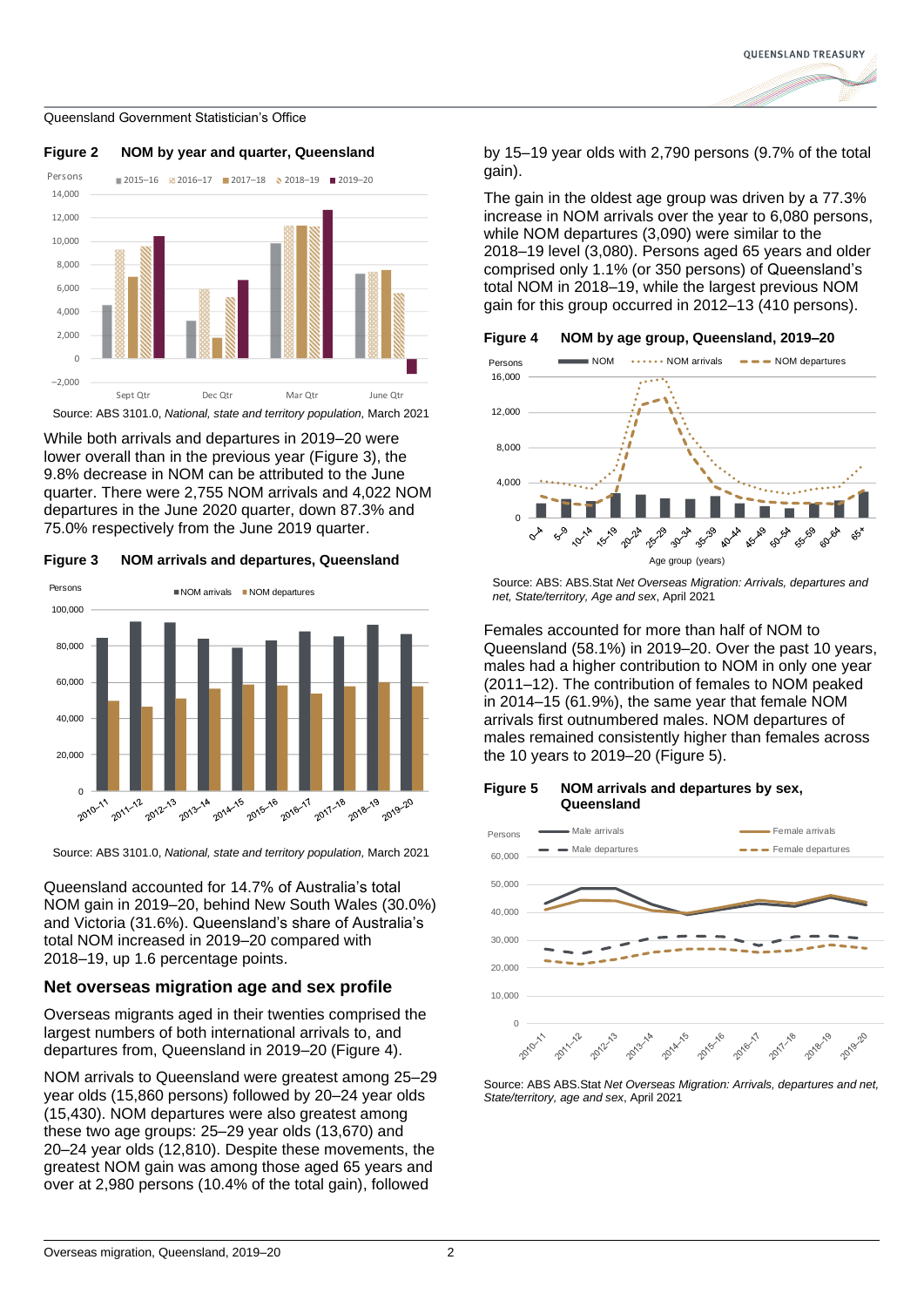## **Net overseas migration by major grouping and visa type**

NOM estimates produced by the ABS are available for the following major groupings:

- temporary visas holders
- permanent visas holders
- New Zealand citizens
- Australian citizens.

Temporary visa holders have consistently been the largest contributor to NOM in Queensland over the 10–year time series (Figure 6), adding 17,730 persons in 2019–20 (61.9% of NOM). In the same year, permanent visa holders added 5,680 persons (19.8%), New Zealand citizens contributed 270 persons (0.9%), while there was a net gain of 8,560 Australian citizens (29.9%) returning to Queensland from overseas [\(Table 1\)](#page-2-0).

<span id="page-2-0"></span>

| Table 1 | NOM by visa type, Queensland and rest of |
|---------|------------------------------------------|
|         | <b>Australia, 2019-20</b>                |

|                                                  | Queensland |         | <b>Rest of Australia</b> |         |
|--------------------------------------------------|------------|---------|--------------------------|---------|
| Visa type                                        | persons    | $\%$    | persons                  | $\%$    |
| <b>Permanent</b>                                 | 5,680      | 19.8    | 40,900                   | 24.7    |
| Family                                           | 1,530      | 5.3     | 12,420                   | 7.5     |
| <b>Skill</b>                                     | 2,330      | 8.1     | 16.430                   | 9.9     |
| Special eligibility and<br>Humanitarian programs | 1,870      | 6.5     | 11.010                   | 6.6     |
| Other permanent visas                            | $-40$      | $-0.1$  | 1,020                    | 0.6     |
| <b>Temporary</b>                                 | 17,730     | 61.9    | 98,900                   | 59.7    |
| Vocational education &<br>training sector        | $-1,620$   | $-5.7$  | $-8,780$                 | $-5.3$  |
| <b>Higher education sector</b>                   | 930        | 3.2     | 11,240                   | 6.8     |
| Student other                                    | 3,050      | 10.7    | 8,000                    | 4.8     |
| <b>Temporary skilled visas</b><br>(457)          | 2,000      | 7.0     | 7,380                    | 4.5     |
| Visitor $(a)$                                    | 13,400     | 46.8    | 85,530                   | 51.6    |
| Working holiday                                  | 2,170      | 7.6     | 14,240                   | 8.6     |
| Other temporary visas                            | $-2,190$   | $-7.6$  | $-18,710$                | $-11.3$ |
| <b>New Zealand citizen</b>                       | 270        | 0.9     | 920                      | 0.6     |
| <b>Australian citizen</b>                        | 8,560      | 29.9    | 29,510                   | 17.8    |
| Other <sup>(b)</sup>                             | $-3,610$   | $-12.6$ | $-4,430$                 | $-2.7$  |
| Total <sup>(c)</sup>                             | 28,630     | 100.0   | 165,800                  | 100.0   |

Figures in table rounded to nearest 10.

- (a) Includes tourists, business visitors, medical treatment and other.
- (b) Includes residents returning (i.e. non-Australian citizens who are permanent residents), onshore visas and visa unknown.
- (c) Figures in this table have been rounded and, as such, discrepancies may occur between sums of component items and totals.

Source: ABS *Net Overseas Migration: Arrivals, departures and net, State/territory, Major groupings and visas - Financial years, 2004–05 onwards*, April 2021

The substantial net gain of 8,560 Australian citizens follows nine consecutive years of net losses, and partly reflects the impact of COVID-19 on the travel decisions of Australians citizens in the latter part of 2019–20.

In contrast, the contribution of New Zealand citizens to Queensland's NOM declined to the lowest level and share of the past 10 years (270 and 0.9% in 2019–20) [\(Figure 7\)](#page-3-0). This compares with 2010–11, when they accounted for 37.7% of the total NOM gain to Queensland.

Similar shifts in the contribution of visa types and categories to total NOM occurred at the national level.

## **Figure 6 NOM by major grouping(a), Queensland**



(a) Excl. other visa types, incl. residents returning (i.e. non-Aust. citizens who are permanent residents), onshore visas and visa unknown.

Source: ABS *Net Overseas Migration: Arrivals, departures and net, State/territory, Major groupings and visas - Financial years, 2004–05 onwards*, April 2021

The contribution to Queensland's NOM gain from people on temporary visitor visas nearly doubled between 2018–19 and 2019–20 (24.5% up to 46.8%), with visitor visa holders accounting for just under half of the total net gain from NOM in 2019–20 [\(Figure 7\)](#page-3-0).

The higher education sector, which was the highest contributor to NOM of any visa type in 2018–19 with a NOM gain of 7,910 persons, was significantly impacted in 2019–20 and accounted for only 3.2% of total NOM to Queensland (930 persons).

Student other visa holders were less affected and accounted for 1 in 10 of the net gain in 2019–20. The permanent skill visa was the only permanent visa type to make the top five largest categories, with a slightly higher contribution than that of working holiday makers (8.1% and 7.6% respectively).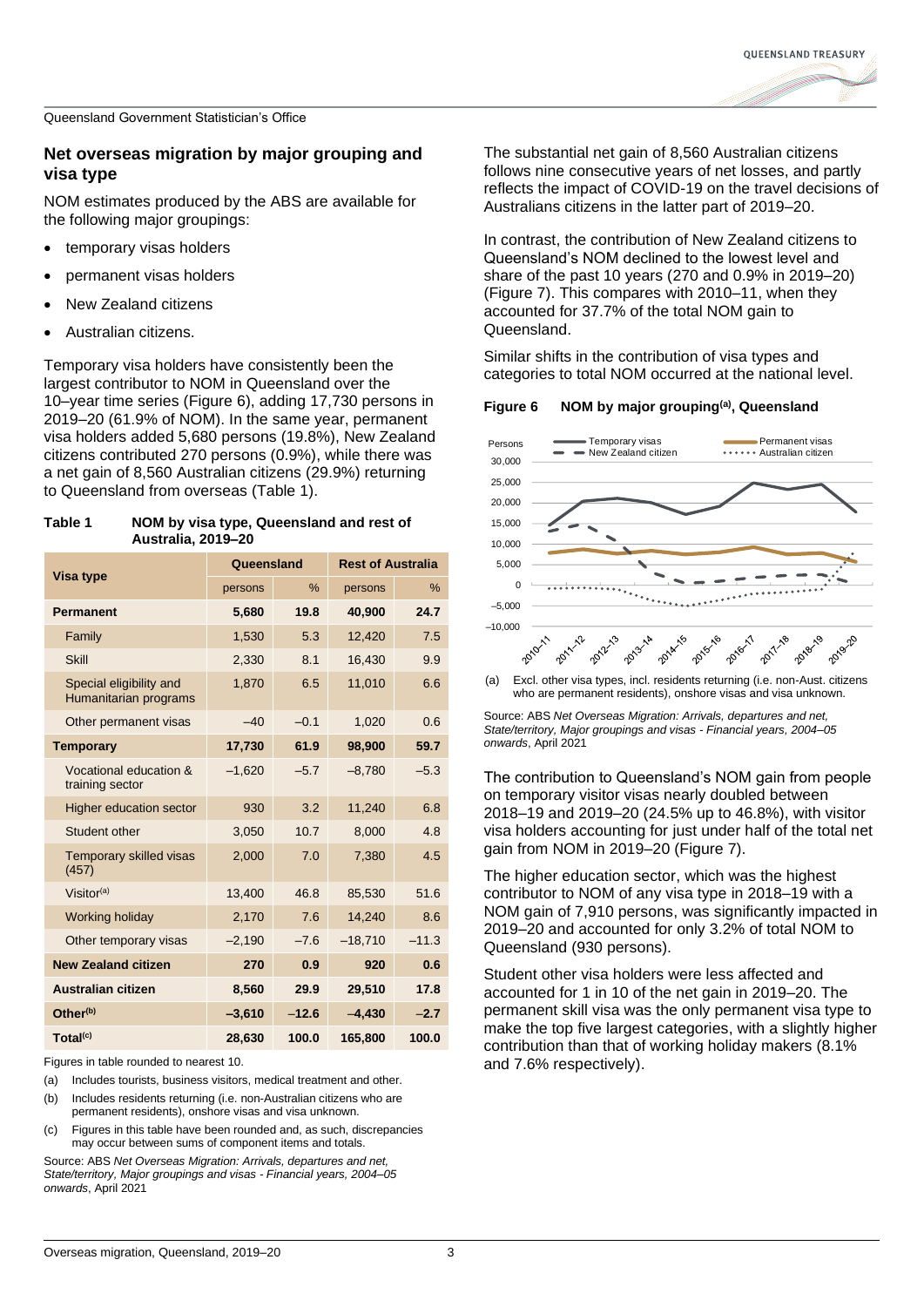

### <span id="page-3-0"></span>**Figure 7 Share of NOM by visa type, Queensland**



(a) Includes other visa types, including residents returning (i.e. non-Australian citizens who are permanent residents), onshore visas and visa unknown.

Source: ABS *Net Overseas Migration: Arrivals, departures and net, State/territory, age and sex*, April 2021

## *Temporary visa holders*

*Temporary entrant visas permit people to come to Australia on a temporary basis for specific purposes. Prior to the COVID-19 pandemic, the main contributors were international students, working holiday makers, tourists, business visitors, and those on temporary work visas.*

The contribution of temporary visa holders to Queensland's total NOM peaked in 2017–18 at 84.0% (23,310 persons), and subsequently declined to 61.9% (17,730 persons) in 2019–20 [\(Figure 8\)](#page-3-1). The decline in both proportion and level of temporary NOM was driven by both a drop in the number of arrivals (down 8.9% on the previous year) and an increase in the number of departures (up by 7.0%).

<span id="page-3-1"></span>



Source: ABS 3412.0, *Migration, Australia*, 2019–20

Of the temporary visa holders added to Queensland's population in 2019–20, visitors were the largest contributor to total NOM (46.8%), followed by student other (10.7%), working holiday (7.6%) and temporary work skilled (7.0%) [\(Table 1\)](#page-2-0). As noted previously, the higher education sector in particular, incurred a significant reduction in 2019–20 as a result of international border closures.

## *Student temporary visa holders*

The number of temporary visa holders contributing to NOM from the higher education sector and student other visas was relatively stable between 2016–17 and 2018–19, however in 2019–20, significant decreases in NOM were experienced across all types of students [\(Figure 9\)](#page-3-2). Fewer than 1 in 10, (8.2%) net overseas migrants to Queensland were student temporary visa holders in 2019–20, down from 41.3% the previous year.

The decline in temporary students in Queensland's total NOM was due to both a drop in the number of NOM arrivals and an increase in NOM departures for all temporary student categories.

Of the three student temporary visa types, those on Student other visas made the largest contribution to Queensland NOM in 2019–20 (3,050 persons), which was the first time since 2011–12. Student other visa holders combined with the smaller contribution from the higher education sector (930), to offset the NOM loss of 1,620 persons on temporary visas from the vocational education and training (VET) sector.

## <span id="page-3-2"></span>**Figure 9 Contribution to NOM by type of student visa, Queensland**



Source: ABS 3412.0, *Migration, Australia*, 2019–20

Contributions from the VET sector remained small (or even negative) over the 10-year period since 2010–11 and were their lowest at –1,620 persons in 2019–20.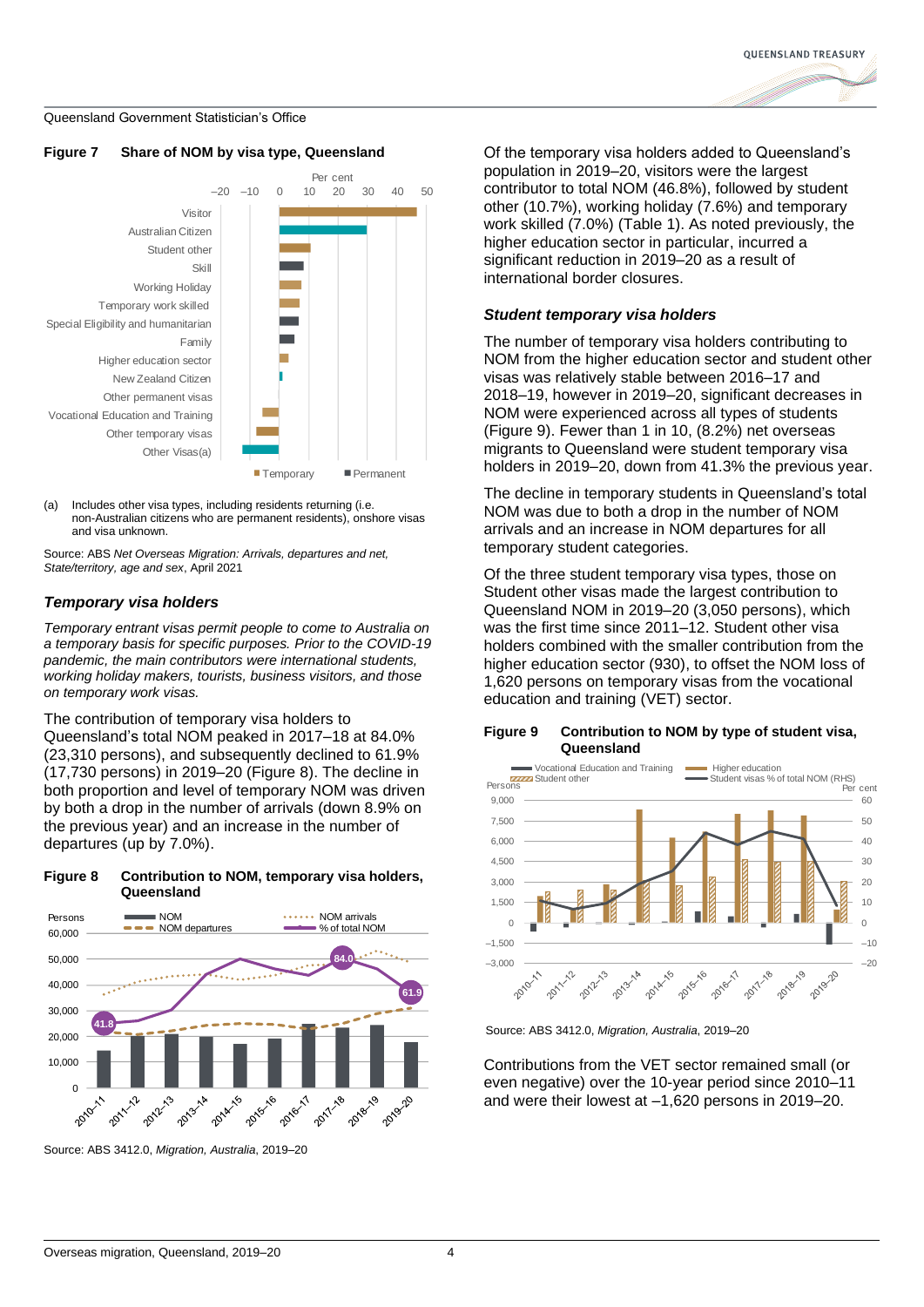## *Permanent visa holders*

*Permanent visa holders reflect visas granted under Australia's permanent immigration program, which is designed to meet Australia's economic and social needs. It has two components: the Migration Program for skilled and family migrants, and the Humanitarian Program for refugees and others in humanitarian need. National planning levels for the number of visas granted under each program are set annually by the Australian Government.*

In 2019–20, Queensland's population grew by 5,680 persons from the overseas migration of permanent visa holders, which was fewer than the contribution recorded in 2018–19 (7,760 persons). This reflected a decline in arrivals (down by 17.1%), and a smaller increase in departures of permanent visa holders (up by 7.6%) [\(Figure 10\)](#page-4-0).

## <span id="page-4-0"></span>**Figure 10 Contribution to NOM, permanent visa holders, Queensland**



Source: ABS 3412.0, *Migration, Australia*, 2019–20

Permanent skill visa holders accounted for 2 in 5 (41.0%) of the total gain from permanent visa holders, followed by special eligibility and humanitarian visa holders (32.9%), with the balance being people holding family visas. Skill visa holders have accounted for the largest contribution of permanent visas to NOM since 2014–15.

## *New Zealand citizens*

*New Zealand citizens can travel to Australia without a visa and will usually be granted a Special Category visa (subclass 444) on arrival in Australia. This visa is unique under Australian migration law as it is a temporary visa that allows New Zealanders to remain in Australia indefinitely with no associated employment restrictions. As a result, many New Zealand citizens do not consider applying for a permanent visa.*

The contribution of New Zealand citizens to NOM has varied considerably since 2004–05 with separate peaks of 16,740 persons in 2007–08 and 14,910 persons in 2011–12. This variability has been primarily the result of large fluctuations in New Zealand citizen arrivals. However, arrivals stabilised at about 10,000 per annum in recent years, before declining to 7,500 in 2019–20.

Departures of New Zealand citizens have been generally more stable than arrivals over time. Consequently, the contribution of New Zealanders to NOM has ranged from a peak of 16,740 persons recorded in 2007–08 to a new low of 270 persons recorded in 2019–20 (Figure 11). New Zealand citizens accounted for 0.9% of Queensland's overall NOM gain, the lowest level recorded in the available time series (between 2004–05 and 2019–20).

The NOM gain from New Zealand citizens at the national level was also greatly reduced, dropping from 8,130 persons to 1,190 persons between 2018–19 and 2019–20. Around 1 in 5 (22.7%) of the national NOM gain of New Zealanders was to Queensland.

## **Figure 11 Contribution to NOM, New Zealand citizens, Queensland**



Source: ABS 3412.0, *Migration, Australia*, 2019–20

## *Australian citizens*

For the first time since 2009–10, Queensland experienced a net gain of Australian citizens in 2019–20 (8,560 persons). Historically, Queensland has experienced a small net loss of Australian citizens for most years since 2004–05 with the most recent exceptions around the time of the global financial crisis (2008–09 and 2009–10). The net gain in 2019–20 was significantly larger than previous gains, driven by a distinct drop in departures (down 32.1% to 11,290 persons) and a corresponding increase in arrivals to the highest level in the time series since 2004–05 (up 27.8% to 19,850 persons) [\(Figure 12\)](#page-5-0).

The restrictions on travel both to and from Australia with the introduction of the international border closure has had a direct impact on the contribution of Australian citizens to Queensland's NOM, accounting for 29.9% of the total NOM gain in 2019–20.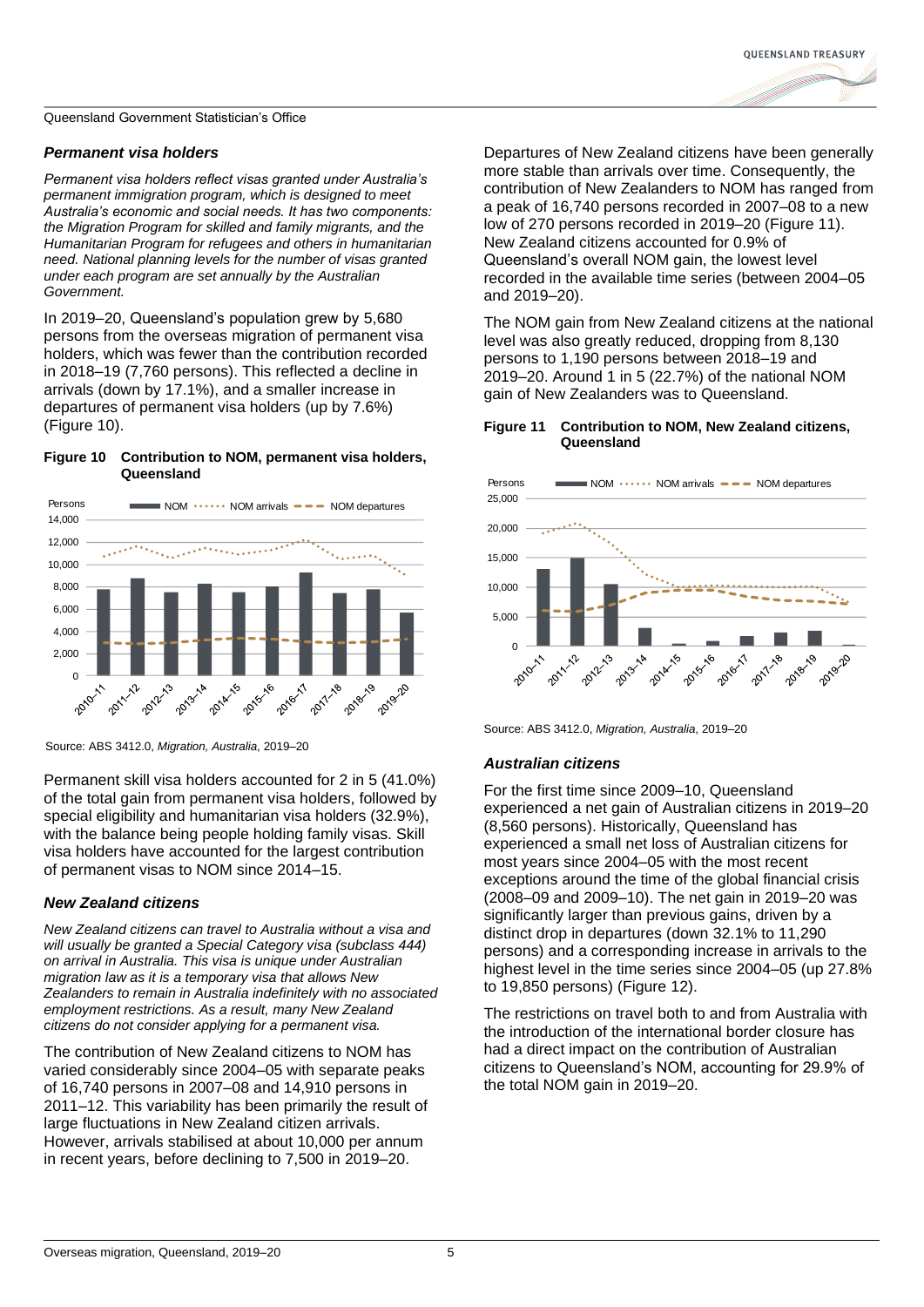

<span id="page-5-0"></span>**Figure 12 Contribution to NOM, Australian citizens,** 



## *Country of birth composition of NOM*

People born in India again accounted for the largest proportion of the NOM gain to Queensland in 2019–20, representing 1 in 5 additions to the population from NOM (21.4%). In overall numbers, Indian born NOM additions decreased by 20.1% between 2018–19 and 2019–20.

Australian born NOM additions saw a significant increase, changing from a net loss of 2,620 persons in 2018–19 to account for 16.3% (4,670 persons) of Queensland's NOM in 2019–20. The United Kingdom, Channel Islands and Isle of Man also experienced a notable increase (up 58.5% or 860 persons) to 8.1% [\(Table 2\)](#page-5-1) to be the  $4<sup>th</sup>$  highest country of birth for NOM additions to Queensland's population in 2019–20.

## <span id="page-5-1"></span>**Table 2 Country of birth composition of NOM, Queensland**

|                         | Rank                 | 2019-20   | 2018-19   | 2019-20 |
|-------------------------|----------------------|-----------|-----------|---------|
| <b>Country of birth</b> |                      | -persons- | $-$ % $-$ |         |
| India                   | $\mathbf{1}$         | 6,140     | 7,680     | 21.4    |
| Australia               | 2                    | 4,670     | $-2,620$  | 16.3    |
| Philippines             | 3                    | 2,580     | 3,690     | 9.0     |
| UK. CIs & $LOM(a)$      | $\overline{4}$       | 2,330     | 1,470     | 8.1     |
| South Africa            | 5                    | 1,690     | 1,670     | 5.9     |
| Colombia                | 6                    | 1,130     | 1,080     | 3.9     |
| <b>Nepal</b>            | $\overline{7}$       | 1,120     | 2,260     | 3.9     |
| Vietnam                 | 8                    | 920       | 800       | 3.2     |
| <b>Brazil</b>           | 9                    | 650       | 1,220     | 2.3     |
| Thailand                | 10                   | 590       | 690       | 2.1     |
| Other                   | $\ddot{\phantom{a}}$ | 6,810     | 13,930    | 23.8    |
| Total                   |                      | 28,630    | 31,870    | 100.0   |

(a) United Kingdom, Channel Islands and Isle of Man.

Source: ABS *Net overseas migration by Country of birth, Reference period by State/territory – Financial years, 2004*–*05 to 2019*–*20*, April 2021

Key countries of origin for NOM largely reflect the demand for higher education and both temporary and permanent employment from middle income countries. The proportion of NOM from Asian born migrants fell from 64.0% in 2018–19 to 34.9% in 2019–20, partly driven by the net outflows of Chinese born migrants for the first time since the series began in 2004–05 [\(Figure 13\)](#page-6-0).

## **Figure 13 Country of birth composition of NOM, Queensland**





## **Permanent additions**

*Visa figures in this section are sourced from the Department of Home Affairs and are not comparable to NOM figures released by the ABS. This section contains figures on permanent additions under the Migration Program.*

Permanent additions consist of two components:

- 1. Persons who were in Australia on a temporary basis and were granted a permanent visa while in Australia. These are referred to as 'onshore'.
- 2. Persons who made an initial arrival from overseas on a permanent visa granted while they were outside Australia. These are termed settler arrivals.

The state of intended residence is derived from information given by settler arrivals on passenger cards and the current state of residence of persons within the onshore component.

Onshore protection permanent visa grants are excluded.

## **Permanent additions by migration pathway<sup>2</sup>**

In 2019–20, there were 19,631 permanent additions to Queensland under the Migration Program (up 12.9% on 2018–19), comprising 5,617 settler arrivals and 14,014 persons granted permanent residence while residing in Queensland on a temporary visa. [\(Table 3](#page-6-1) and [Figure](#page-6-0)  [13\)](#page-6-0).

Persons with a skilled visa type accounted for the largest proportion of permanent additions to Queensland, representing 65.9% of total permanent additions in 2019–20. There were 6,297 permanent additions to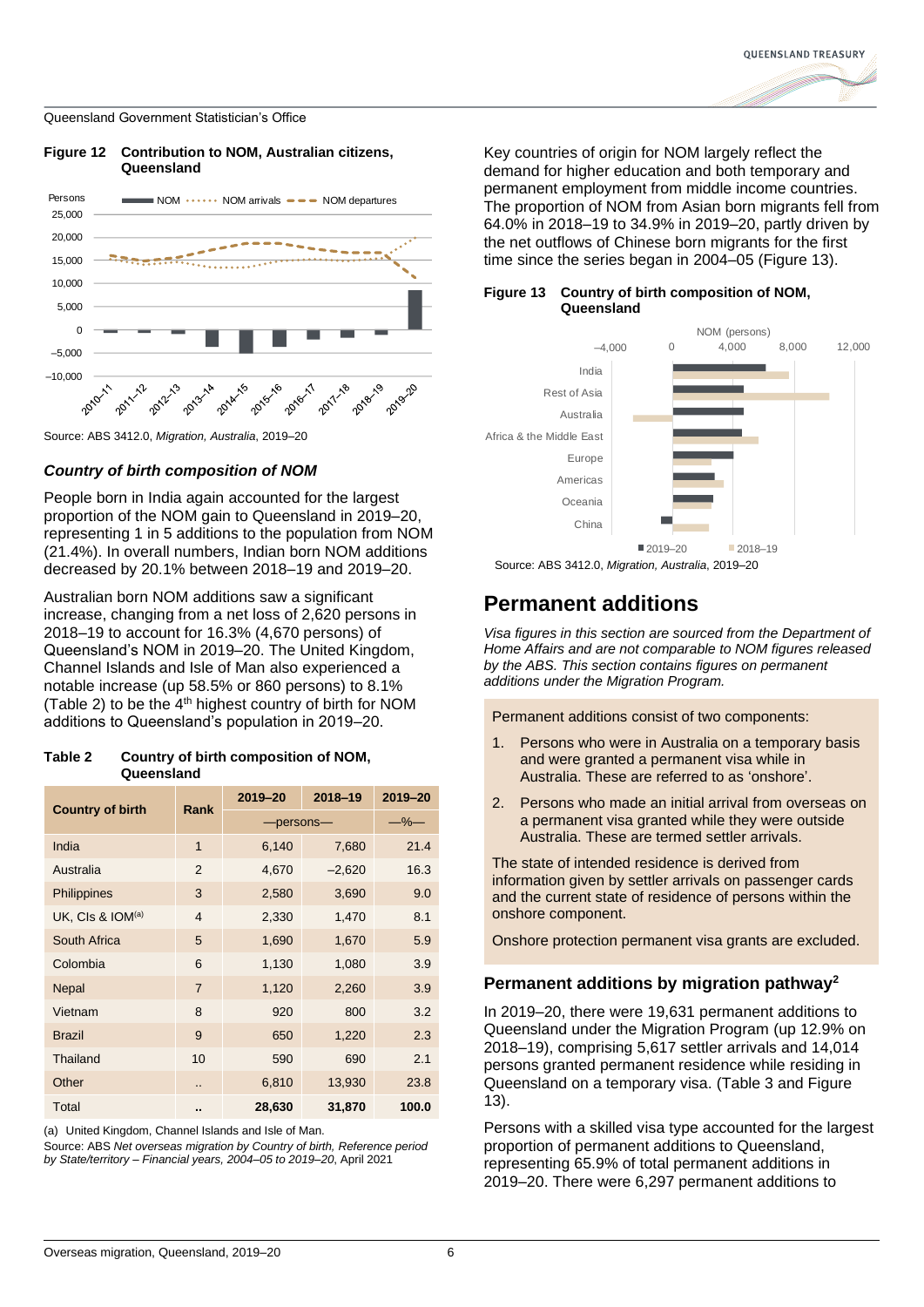

Queensland of family visa holders during the same time period, accounting for 32.1% of Queensland's permanent additions via the Migration Program.

#### <span id="page-6-1"></span>**Table 3 Permanent additions(a) by migration pathway settler arrivals and onshore program, Queensland, 2019–20**

|                                    | <b>Onshore</b><br>program | <b>Settler</b><br>arrivals | <b>Total permanent</b><br>additions |       |
|------------------------------------|---------------------------|----------------------------|-------------------------------------|-------|
| Visa type                          | persons                   |                            | persons                             | $\%$  |
| Child                              | 171                       | 193                        | 364                                 | 1.9   |
| Family                             | 4,028                     | 2,269                      | 6,297                               | 32.1  |
| <b>Skilled</b>                     | 9,815                     | 3,122                      | 12,937                              | 65.9  |
| Special eligibility <sup>(b)</sup> | $\Omega$                  | 33                         | 33                                  | 0.2   |
| Total <sup>(a)</sup>               | 14,014                    | 5,617                      | 19,631                              | 100.0 |
|                                    | Per cent                  |                            |                                     |       |
| Child                              | 47.0                      | 53.0                       | $\ddot{\phantom{a}}$                | 100.0 |
| Family                             | 64.0                      | 36.0                       | $\ddot{\phantom{a}}$                | 100.0 |
| <b>Skilled</b>                     | 75.9                      | 24.1                       | $\ddot{\phantom{a}}$                | 100.0 |
| Special eligibility <sup>(b)</sup> | 0.0                       | 100.0                      | $\ddot{\phantom{a}}$                | 100.0 |
| Total <sup>(a)</sup>               | 71.4                      | 28.6                       | ٠.                                  | 100.0 |

 $\ldots$  = not applicable

(a) Permanent additions under the Migration Program only. Permanent additions under non-program migration are not presented.

(b) Former Resident (subclass 151) visa — covers two groups of people seeking to remain in or to return to Australia as permanent residents who had never acquired Australian citizenship.

Source: Department of Home Affairs, BP00241 *Permanent additions to Australia's resident population* 2019–20, October 2020

In 2019–20, more than 7 in 10 (71.4%) permanent additions to Queensland through the Migration Program were awarded to persons onshore who were previously on a temporary visa (Figure 13).

## <span id="page-6-0"></span>**Figure 13 Permanent additions by migration pathway and visa type, 2019–20, Queensland**



Source: Department of Home Affairs, BP00241 *Permanent additions to Australia's resident population* 2019–20, October 2020

This was driven principally by an increase in skilled visa holders, where more than three-quarters (75.9%) of the permanent additions were persons already onshore in

Australia, compared with 64.1% in 2018–19. Both the child and family visa types had notably higher proportions of onshore arrivals in 2019–20 than in 2018–19 (47.0% and 64.0% respectively, compared with 14.3% and 24.4%).

In 2019–20, more than 9 in 10 (91.3%) family visa holder permanent additions entered Queensland under the partner visa category (5,749 persons) compared with 84.1% (3,627 persons) in 2018–19.

## *Skilled visa holders*

Skilled visa holders accounted for 65.9% (12,937 persons) of Queensland's permanent additions to the Migration Program in 2019–20. Employer sponsored visa holders accounted for the largest share of the skilled visa category with 30.6% or 3,965 persons, followed by regional visa holders 24.7% (3,199). As a share of skilled visa holders, regional visa holders increased from 7.5% (948 persons) in 2018–19 to 24.7% (3,199) in 2019–20.

Queensland gained 3,965 permanent additions under the employer sponsored visa category in 2019–20 (3,460 onshore plus 505 settler arrivals). Under this scheme, skilled workers who are nominated by their employer can live and work in Australia permanently. Queensland was the intended residence for 13.6% of additions nationally under an employer sponsored visa in 2019–20. It was the third-largest share after New South Wales (45.1%) and Victoria (27.2%).

## **Permanent settlers — Humanitarian Program**

*Visa figures in this section are sourced from the Department of Home Affairs' Settlement Database (SDB) and are not comparable to NOM figures released by the ABS.* 

This section contains figures of settlers who have been granted a permanent or provisional visa and are currently recorded as residing in Queensland.

Address information is only the settler's latest known residential (or intended residential) address at the time the data report was compiled. Address information is only updated if the Department is notified. Some settlers have no address details recorded.

The SDB location data are based on the 2011 Australian Standard Geographic Classification (ASGC).

More information on the data and reporting limitations associated with the SDB data collection can be found in the caveats section of each settlement data report release on the data.gov.au website.

Of the 36,908 total permanent residents who settled in Queensland in 2019–20, 7.1% (or 2,625 persons) were under the Humanitarian stream, 37.7% (13,929) were under the Family stream, while those on Skilled visas were the largest stream with 20,354 additions (55.1%).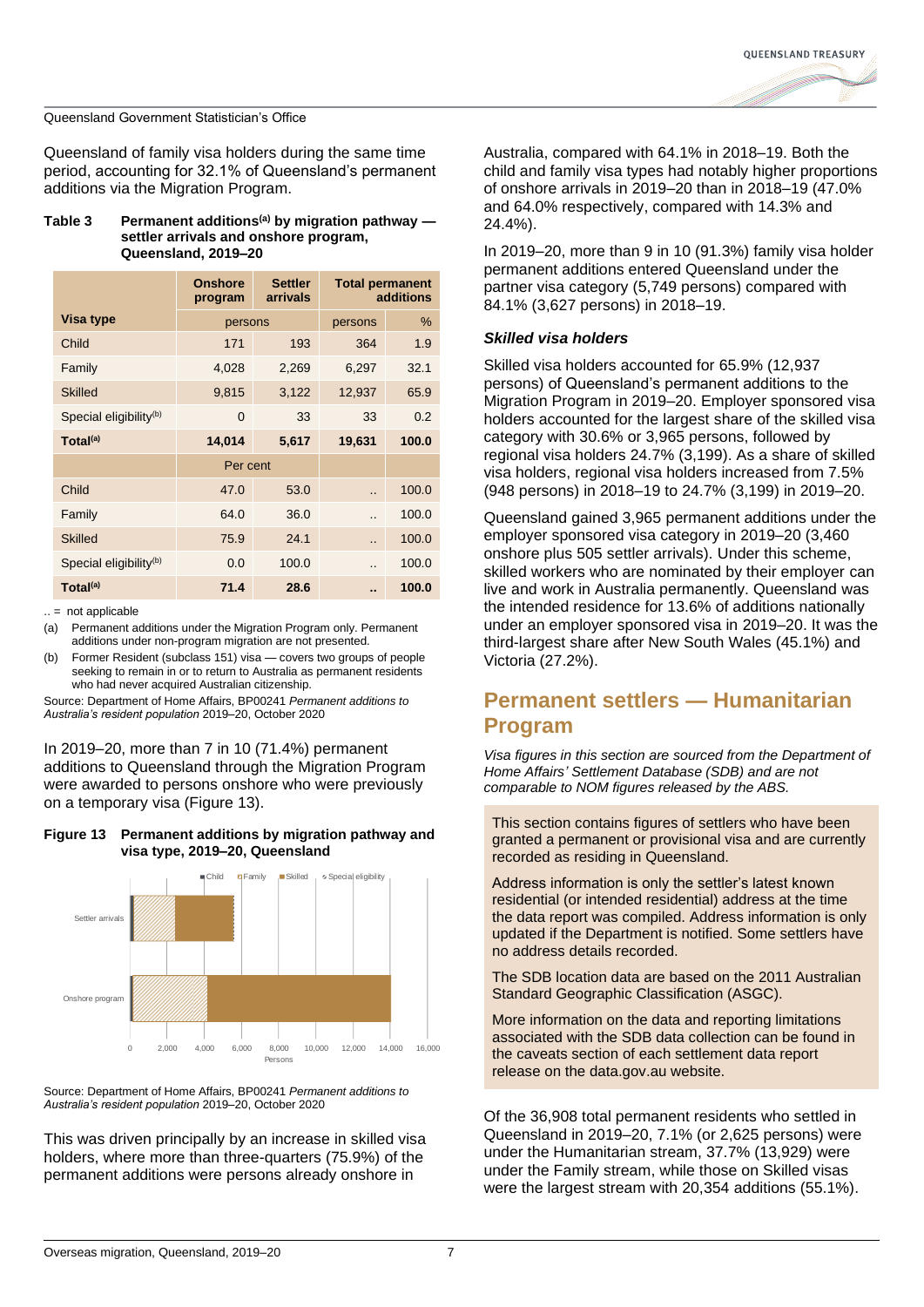Two in five (40.8%) permanent settlers to Queensland under the Humanitarian Program in 2019–20 were born in Iraq. The next–largest country of birth was the Democratic Republic of Congo (11.2%) followed by Ethiopia (4.6%) and The Republic of the Union of Myanmar (4.0%) (Table 4). Iraq was also the leading country of birth in 2018–19 (800 persons). These four countries of birth accounted for more than 6 in 10 permanent settlers in Queensland with a settlement date in 2019–20 (60.7%) within the Humanitarian program.

In 2019–20, nearly all the Humanitarian settlers residing in Queensland were issued visa grants while offshore (99.8%), similar to the proportion recorded in 2018–19 (98.6%).

### **Table 4 Top 10 countries of birth, Humanitarian Program permanent settlers, settlement date in 2019–20, Queensland**

|                        | <b>Permanent settlers</b> |                |         |                |       |
|------------------------|---------------------------|----------------|---------|----------------|-------|
| <b>Country of</b>      | $2018 - 19$               |                | 2019-20 |                |       |
| <b>birth</b>           | persons                   | rank           | persons | rank           | %     |
| Iraq                   | 800                       | $\mathbf{1}$   | 1,072   | 1              | 40.8  |
| DRC <sup>(a)</sup>     | 607                       | $\overline{2}$ | 294     | 2              | 11.2  |
| <b>Ethiopia</b>        | 85                        | 8              | 122     | 3              | 4.6   |
| Myanmar <sup>(b)</sup> | 237                       | $\overline{4}$ | 106     | $\overline{4}$ | 4.0   |
| Kenya                  | 102                       | $\overline{7}$ | 90      | 5              | 3.4   |
| <b>Burundi</b>         | 160                       | 5              | 86      | 6              | 3.3   |
| <b>Eritrea</b>         | 49                        | 11             | 81      | $\overline{7}$ | 3.1   |
| CAR <sup>(c)</sup>     | 58                        | 9              | 76      | 8              | 2.9   |
| Uganda                 | 11                        | 25             | 50      | 9              | 1.9   |
| Iran                   | 50                        | 10             | 49      | 10             | 1.9   |
| <b>Other</b>           | 878                       | ٠.             | 599     |                | 22.8  |
| Total                  | 3,037                     |                | 2,625   |                | 100.0 |

.. = not applicable

(a) Democratic Republic of Congo<br>(b) The Republic of the Union of M

The Republic of the Union of Myanmar

(c) Central African Republic

Source: Department of Home Affairs, *Permanent Settlers (All Streams) in Queensland with a Date of Settlement between 01 July 2019 and 30 June 2020*, July 2020

The age structure of migrants within the humanitarian program is very young, with more than three-quarters of permanent settlers to Queensland under the Humanitarian Program in 2019–20 aged younger than 35 years (75.3% or 1,977 permanent settlers) [\(Figure 14\)](#page-7-0). Perhaps more notably, more than half were under 24 years of age (59.2%), and around one-third were children under 12 years (30.4%).

<span id="page-7-0"></span>



Source: Department of Home Affairs, *Permanent Settlers (All Streams) in Queensland with a Date of Settlement between 01 July 2019 and 30 June 2020*, July 2020

Almost 8 in 10 (78.9%) permanent settlers to Queensland under the Humanitarian Program in 2019–20 were located within the three local government areas (LGAs) of Toowoomba (R), Logan (C) and Brisbane (C) [\(Table](#page-7-1)  [5\)](#page-7-1).

## <span id="page-7-1"></span>**Table 5 LGAs with over 100 Humanitarian Program permanent settlers, Queensland, 2019–20**

| <b>LGA</b>         | <b>Permanent settlers</b> |       |  |
|--------------------|---------------------------|-------|--|
|                    | persons                   | $\%$  |  |
| Toowoomba (R)      | 961                       | 36.6  |  |
| Logan (C)          | 591                       | 22.5  |  |
| Brisbane (C)       | 519                       | 19.8  |  |
| Townsville (C)     | 252                       | 9.6   |  |
| Cairns (R)         | 132                       | 5.0   |  |
| <b>Rest of Old</b> | 170                       | 6.5   |  |
| <b>Total</b>       | 2,625                     | 100.0 |  |

 $(C) = City (R) = Regional Council$ 

Source: Department of Home Affairs, *Permanent Settlers (All Streams) in Queensland with a Date of Settlement between 07 July 2019 and 30 June 2020*, July 2020

Queensland accounted for around 1 in 6 permanent settlers nationally under the Humanitarian Program in 2019–20 (17.9%), the third-highest of the states and territories behind New South Wales (36.7%) and Victoria (29.0%).

For permanent settlers under the Humanitarian Program with a settlement date in 2019–20 and with a recorded address, Toowoomba (R), Logan (C) and Brisbane (C), respectively had the third, fifth and sixth–highest number of settlers of all LGAs within Australia.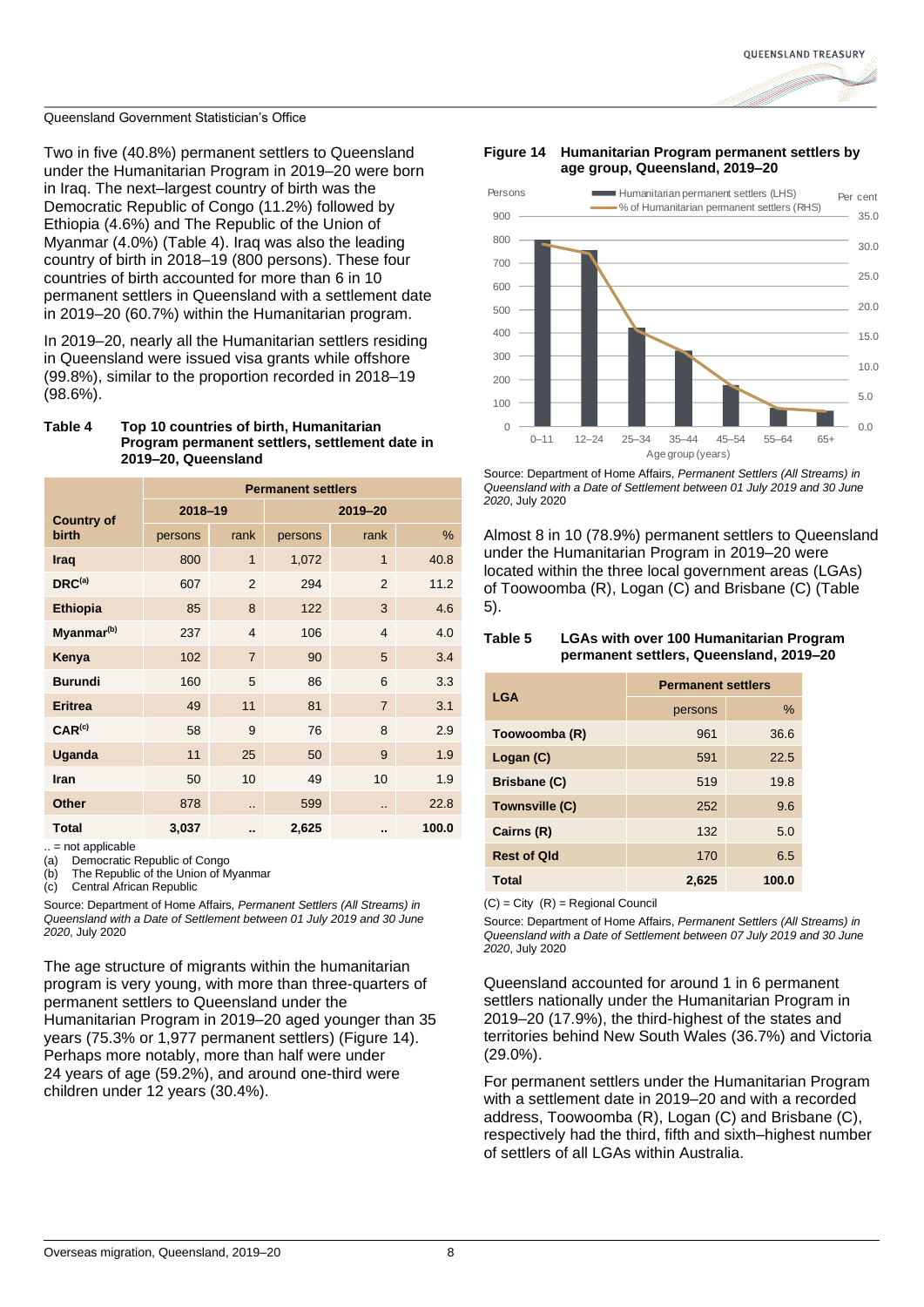## **Temporary (skilled) visas**

*On 18 April 2017, the Australian Government announced that the Temporary Work (Skilled) visa (subclass 457) would be abolished and replaced with the new Temporary Skill Shortage (subclass 482) visa from March 2018<sup>3</sup> . Visa figures in this section are sourced from Department of Home Affairs and are not comparable to NOM figures released by the ABS.*

A business can sponsor a skilled worker if they cannot find an appropriately skilled Australian citizen or permanent resident to fill a position listed in the combined eligible skilled occupations list<sup>4</sup>. The principal data collected on 457 and 482 visa holders are sourced from the visa application and grant process<sup>5</sup>.

The annual grant of temporary skilled visas for both primary and secondary applicants<sup>6</sup> in Queensland decreased by 23.1% between 2018–19 (9,142 visas) and 2019–20 (7,032). In general terms, the granting of temporary skilled visas for Queensland has declined in almost every year since peaking in 2011–12 (21,489 visas).

Queensland's overall decline in temporary (skilled) visas granted for both applicant types has reflected the national trend since 2011–12 [\(Figure 15\)](#page-8-0).

## <span id="page-8-0"></span>**Figure 15 Temporary work (skilled) visas granted, Queensland and Australia**



Source: Department of Home Affairs, *BP0014 Temporary Work (Skilled) visas granted 2019–20 to 30 June 2020,* July 2020

Queensland was the third–highest nominated position location for primary visa grants in 2019–20 (12.0%), behind New South Wales (44.7%) and Victoria (26.2%).

In 2019–20, the top five sponsor industries<sup>7</sup> for primary temporary skilled visas granted for nominated positions in Queensland were health care and social assistance (24.3%), professional, scientific and technical (12.1%), other services (10.6%) accommodation and food services (10.1%), and manufacturing (8.5%) [\(Figure 16\)](#page-8-1).

## <span id="page-8-1"></span>**Figure 16 Top five nominated sponsor industries, nominated positions in Queensland, 2019–20**



Source: Department of Home Affairs, *BP0014 Temporary Resident (Skilled) visas granted 2019–20 to 30 June 2020*, July 2020

One of the most significant changes among sponsor industries during the past decade has been in mining. Mining has declined steadily as a share of total temporary skilled visas granted to sponsor industries between 2011–12 and 2017–18, decreasing from 16.7% to 2.3%. Since then it has increased modestly to 5.5% in 2019–20.

The top three nominated occupations<sup>8</sup> for primary visas granted for Queensland in 2019–20 were:

- resident medical officer (12.9%)
- cook (3.5%)
- chef (3.4%).

These were also the top three in 2018–19, although chef (4.7%) outranked cook (3.9%).

The United Kingdom continued as the country of citizenship most frequently cited in primary visas granted for nominated positions in Queensland (599 visas), followed by India (413 visas) and the Philippines (372 visas). Together, these three countries accounted for 4 in 10 (40.6%) primary visa grants in 2019–20 [\(Table 6\)](#page-9-0).

Nearly 1 in 3 temporary skilled visas were granted for nominated positions located in the Brisbane Inner City Statistical Area Level 4 (SA4) (31.7% or 1,080 visa grants) [\(Table 7\)](#page-9-1). Almost 1 in 3 temporary skilled visas were granted for nominated positions located outside of South East Queensland (32.0% or 1,090 visa grants)<sup>9</sup>.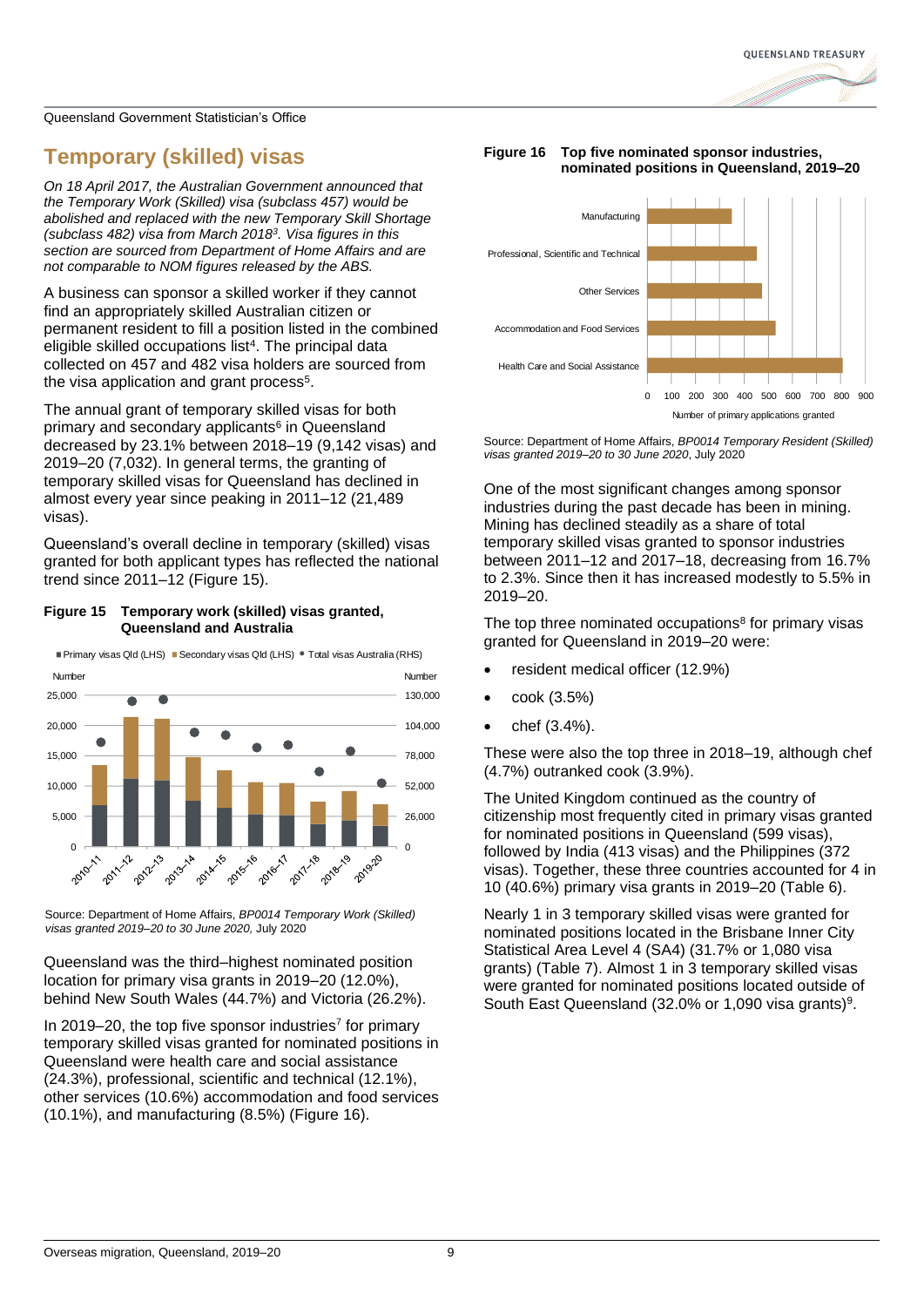

<span id="page-9-0"></span>

| Table 6 | Top 10 citizenship countries, primary |  |  |
|---------|---------------------------------------|--|--|
|         | applicants, Queensland, 2019–20       |  |  |

| <b>Country of citizenship</b> |                                             |       | <b>Visas granted</b> |
|-------------------------------|---------------------------------------------|-------|----------------------|
|                               |                                             | no.   | %                    |
| $\mathbf{1}$                  | <b>United Kingdom</b>                       | 599   | 17.6                 |
| 2                             | India                                       | 413   | 12.1                 |
| 3                             | Philippines                                 | 372   | 10.9                 |
| 4                             | South Africa                                | 215   | 6.3                  |
| 5                             | China <sup>(a)</sup> , People's Republic of | 210   | 6.2                  |
| 6                             | Canada                                      | 123   | 3.6                  |
| $\overline{7}$                | United States of America                    | 119   | 3.5                  |
| 8                             | Ireland, Republic of                        | 114   | 3.3                  |
| 9                             | Korea, South                                | 97    | 2.8                  |
| 10                            | Japan                                       | 78    | 2.3                  |
|                               | Other                                       | 1,066 | 31.3                 |
|                               | <b>Total</b>                                | 3,406 | 100                  |

(a) Excludes Special Administrative Regions and Taiwan.

Source: Department of Home Affairs, *BP0014 Temporary Resident (Skilled) visas granted 2019–20 to 30 June 2020*, July 2020

#### <span id="page-9-1"></span>**Table 7 Temporary resident (skilled) visa grants (primary applicants) by nominated position location, Queensland, 2019–20**

| Nominated position location <sup>(a)</sup> | <b>Visas granted</b> |       |  |
|--------------------------------------------|----------------------|-------|--|
|                                            | no.                  | %     |  |
| <b>Brisbane Inner City</b>                 | 1,080                | 31.7  |  |
| <b>Gold Coast</b>                          | 257                  | 7.5   |  |
| <b>Central Queensland</b>                  | 220                  | 6.5   |  |
| Mackay - Isaac - Whitsunday                | 191                  | 5.6   |  |
| Cairns                                     | 163                  | 4.8   |  |
| <b>Sunshine Coast</b>                      | 159                  | 4.7   |  |
| Ipswich                                    | 150                  | 4.4   |  |
| Townsville                                 | 147                  | 4.3   |  |
| Brisbane - South                           | 143                  | 4.2   |  |
| Wide Bay                                   | 131                  | 3.8   |  |
| Moreton Bay - North                        | 127                  | 3.7   |  |
| Brisbane - North                           | 126                  | 3.7   |  |
| Logan - Beaudesert                         | 98                   | 2.9   |  |
| Darling Downs - Maranoa                    | 87                   | 2.6   |  |
| <b>Brisbane - East</b>                     | 85                   | 2.5   |  |
| Toowoomba                                  | 82                   | 2.4   |  |
| Queensland - Outback                       | 69                   | 2.0   |  |
| <b>Brisbane - West</b>                     | 59                   | 1.7   |  |
| Moreton Bay - South                        | 31                   | 0.9   |  |
| <b>Not Specified</b>                       | $5$                  | 0.1   |  |
| <b>Total</b>                               | 4.360                | 100.0 |  |

(a) 2016 Australian Statistical Geography Standard, SA4

Source: Department of Home Affairs, *BP0014 Temporary Resident (Skilled) visas granted 2019–20 to 30 June 2020*, July 2020

## **Significant Investor visas**

*The Significant Investor visa (SIV) is a pathway to provide for significant migrant investment into Australia under the Business Innovation and Investment visa program***<sup>10</sup>** *.*

Queensland was the third–highest nominated state or territory for SIV grants in 2019–20 with (8.9% or 12 visas granted), significantly lower than New South Wales (43.7%, 59 visas granted) and Victoria (37.0%, 50 visas granted). Together, New South Wales and Victoria accounted for 8 in 10 of the 135 SIVs granted nationally in that year<sup>11</sup>.

The number of SIV grants with Queensland as the nominated state in 2019–20 was similar to 2018–19, (6.8%, 13 visas granted) and 2017–18, (5.2%, 10 visas granted). The number of SIVs granted in those years for Australia was 191 and 174 respectively.

## **Student visas**

In 2019–20, there were 62,645 student visas granted for education providers registered in Queensland, and 89.2% of these were primary visa grants. Compared with 2018–19, this represented a decrease of 14,210 student visas granted (–18.5%). In 2019–20, as in previous years, the higher education sector accounted for the largest proportion (36.6%) of the primary student visa grants in Queensland, followed closely by the VET sector (35.9%) and the independent English Language Intensive Courses for Overseas Students (ELICOS) sector (18.0%).

With similar outcomes to 2018–19, in 2019–20 Queensland's primary visa grants for the higher education sector accounted for 13.5% of the national total for this sector. Compared to its share of national population, Queensland was overrepresented in the independent ELICOS, schools and VET sectors (32.4%, 26.6% and 24.7% respectively) [\(Figure 17\)](#page-9-2).

## <span id="page-9-2"></span>**Figure 17 Student visa grants and national share, by sector for Queensland registered providers 2019–20**



Source: Department of Home Affairs, *BP0015 Student visa grant rate in 2019–20 to 30 June 2020,* July 2020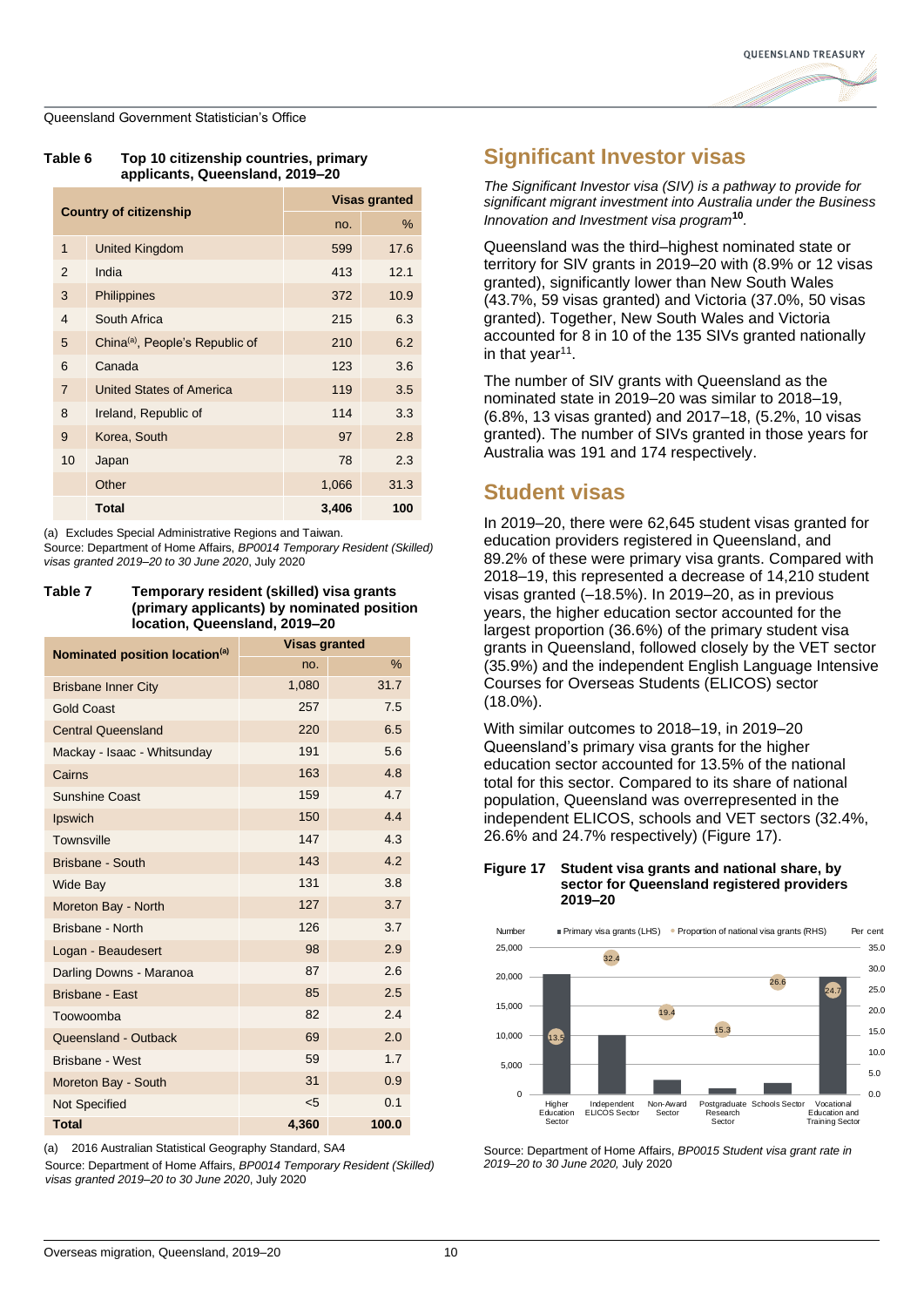

A comparison of Queensland's student visa grants in 2019–20 with 2018–19, shows decreases across all sectors. The largest decreases proportionally were in the non-award, schools and higher education sectors at 43.3%, 35.2% and 25.0%, respectively.

More than half of primary applications for student visas granted in 2019**–**20 for study in institutions registered in Queensland were granted to citizens from just five countries (Table 8):

- People's Republic of China (9,347 visas)
- India (7,729 visas)
- Brazil (5,085 visas)
- Colombia (4,082 visas)
- South Korea (2,438 visas).

In 2018–19, the largest number of visas was also granted to students from the People's Republic of China. After eight years of growth, student visas for students from the People's Republic of China declined by 20.9% between 2018–19 (11,821) and 2019–20.

## **Table 8 Top 10 citizenship countries, temporary student visas granted(a) in 2019–20, Queensland(b)**

| <b>Country of citizenship</b> |                                             | <b>Visas granted</b> |       |  |
|-------------------------------|---------------------------------------------|----------------------|-------|--|
|                               |                                             | no.                  | %     |  |
| $\mathbf{1}$                  | China <sup>(c)</sup> , People's Republic of | 9,347                | 16.7  |  |
| 2                             | India                                       | 7,729                | 13.8  |  |
| 3                             | <b>Brazil</b>                               | 5,085                | 9.1   |  |
| $\overline{4}$                | Colombia                                    | 4,082                | 7.3   |  |
| 5                             | South Korea                                 | 2,438                | 4.4   |  |
| 6                             | Nepal                                       | 2,168                | 3.9   |  |
| $\overline{7}$                | Japan                                       | 2,038                | 3.6   |  |
| 8                             | Philippines                                 | 1,870                | 3.3   |  |
| 9                             | Taiwan                                      | 1,597                | 2.9   |  |
| 10                            | Thailand                                    | 1,590                | 2.8   |  |
|                               | Other                                       | 17,954               | 32.1  |  |
|                               | Total                                       | 55,898               | 100.0 |  |

(a) Primary applications only.

(b) Granted for study at an education provider registered in Queensland. (c) Excludes Special Administrative Regions and Taiwan.

Source: Department of Home Affairs, *BP0015 Pivot Table: Student visas granted in 2019–20 to 30 June 2020 – comparison with previous years*, July 2020